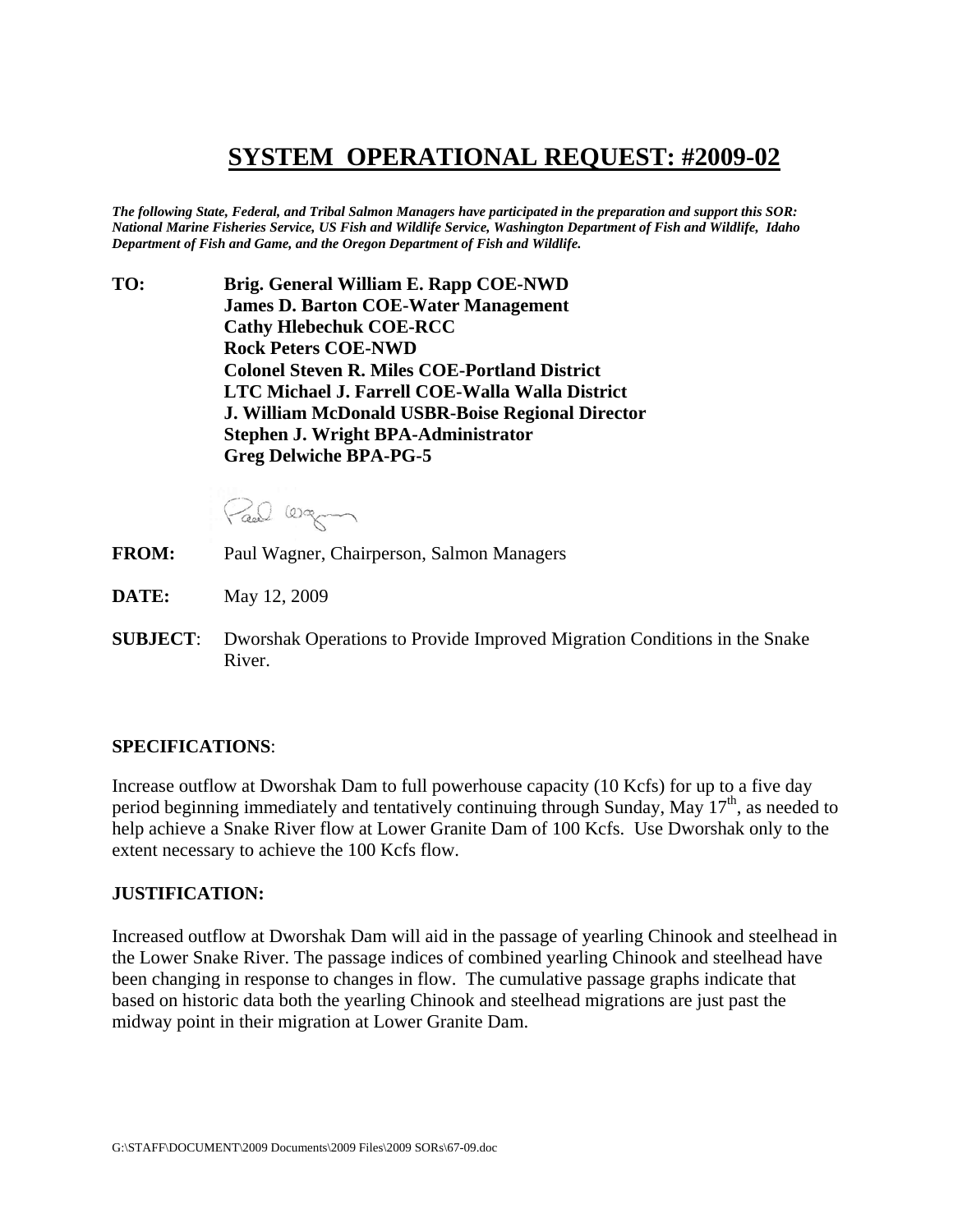

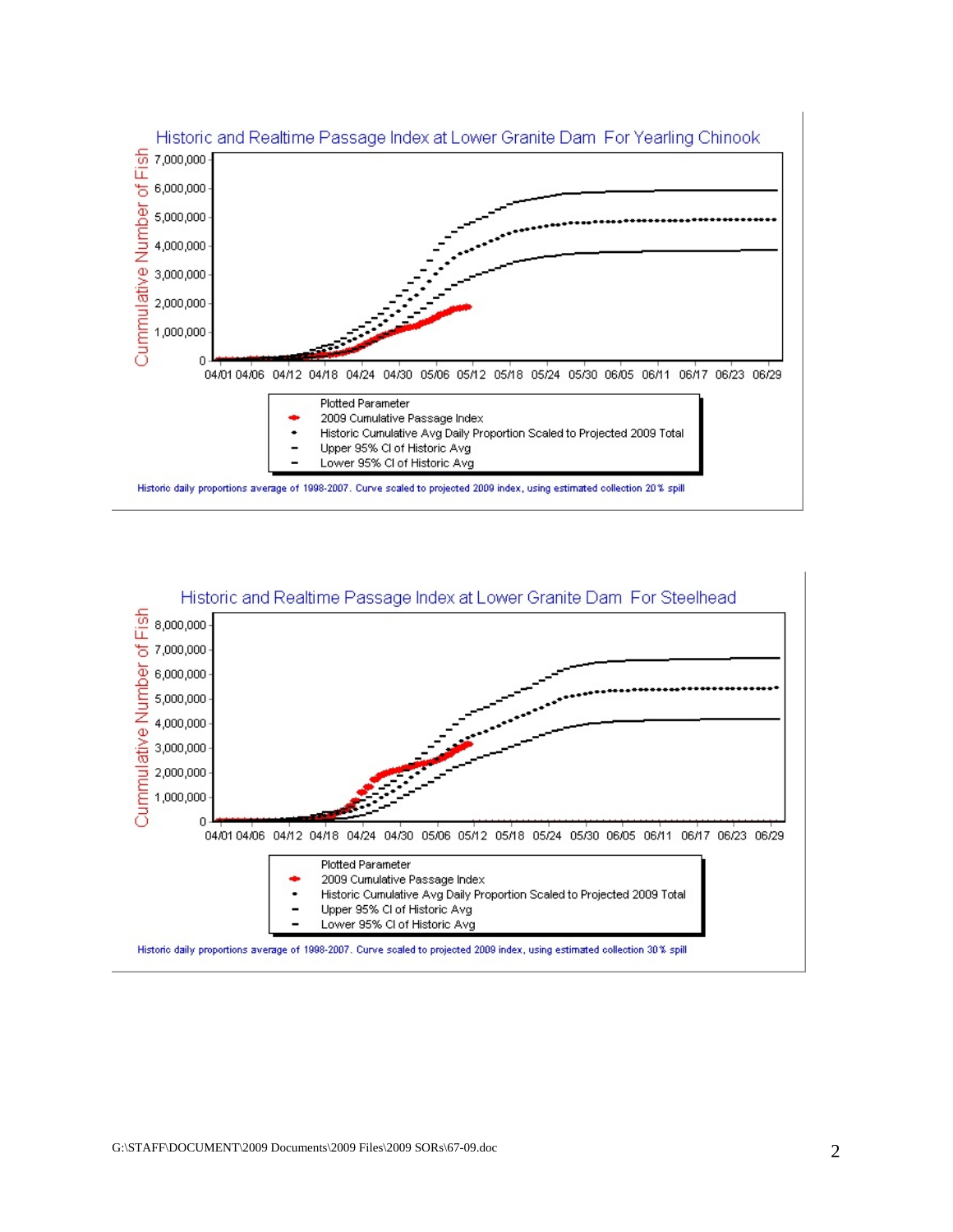As flow increased and decreased this past week, the yearling Chinook passage index dramatically increased and then decreased at Lower Granite Dam over the same period. The passage index at Lower Granite for combined yearling Chinook increased to a high of 105,266 on May  $7<sup>th</sup>$  and then decreased to only 32,948 on May  $11<sup>th</sup>$ . Passage indices for steelhead had also been increasing over the last week at Lower Granite Dam, with a daily passage index of 157,213 on May  $8<sup>th</sup>$  and then declined to 115,584 on May  $11<sup>th</sup>$ . The following graphs of the passage index and flow for hatchery and wild yearling Chinook and steelhead show how these changes in abundance have followed changes in flow at the project.